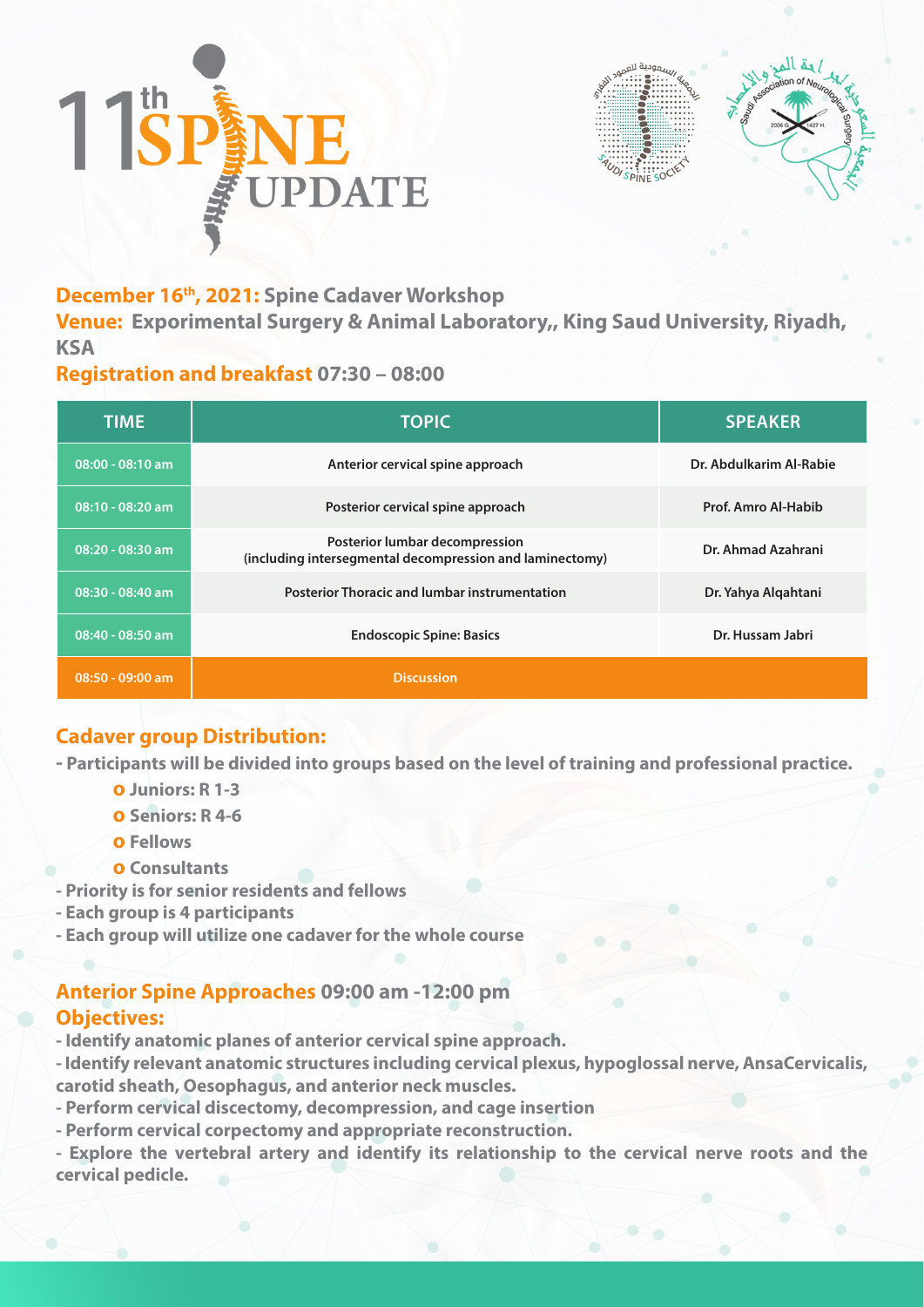



### **Posterior Spine Approaches 01:00 pm - 04:00 pm Objectives:**

- **Perform intersegmental lumbar decompression and identify relevant anatomy.**
- **Perform cervical and lumbar laminectomy and identify relevant anatomy.**
- **Perform pedicle screw instrumentation in lumbosacral and thoracic spine levels and recognize anatomic landmarks.**
- **Perform cervical lateral mass screws and recognize anatomic landmarks.**

#### **December 16th, 2021: Endoscopic Spine Approaches (1 Cadaver Station)**

| <b>TIME</b>         | <b>STATION 1</b> |
|---------------------|------------------|
| 09:00 am - 12:00 pm | <b>Group A</b>   |
| 01:00 pm - 04:00 pm | <b>Group B</b>   |

#### **Objectives:**

- **Orientation to the endoscopic system.**
- **Identify relevant anatomy to endoscopic approach and important landmarks.**
- **Selection of the endoscopy approach for each pathology either inter-laminar or transforaminal.**
- **Surgical planning for patient undergoing spine surgery.**
- **Using of spine endoscope in other pathologies of spine.**